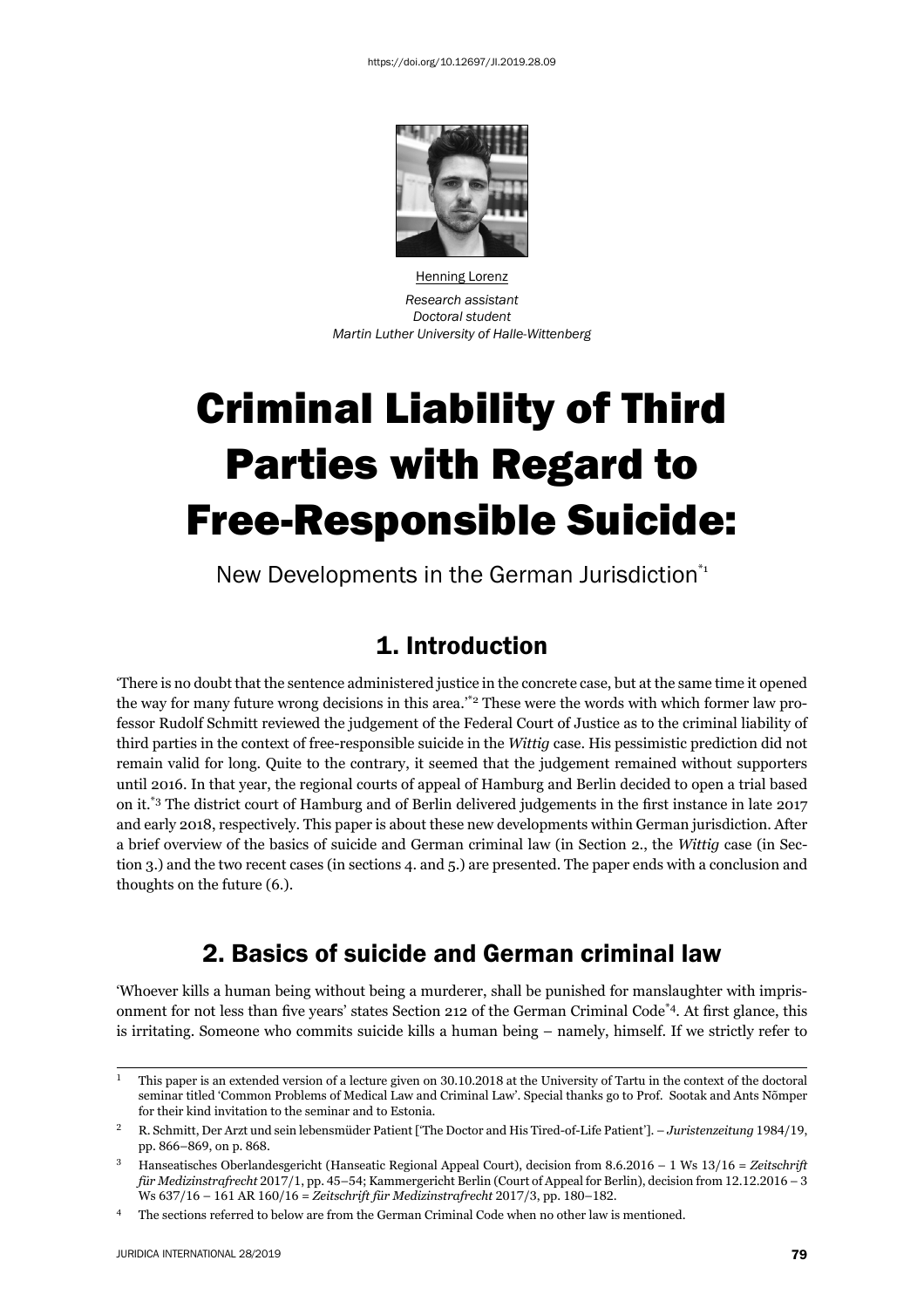the text of the section, suicide would be a crime. This seems to be a misleading assumption, and it is with good reason that no-one in more modern German jurisprudence pleads for this.\*5 One who 'successfully' commits suicide cannot be punished, since he is dead. In the event of failure, it would be possible to exact punishment for attempted suicide; however, if actual suicide cannot be punished under any imaginable circumstances, it is hard to believe that the legislator nevertheless **intentionally** formulated Section 212 so as to encompass suicide. It is more convincing that it seemed unnecessary to explicitly place the term 'another' in front of the object 'human being'.<sup>\*6</sup> Through a systematic lens, this result is confirmed. In Section 216 of the German Criminal Code, the killing at the request of the victim is punishable with imprisonment of six months to five years and, thereby, privileged over manslaughter. The position which declares the single-handed suicide by the 'victim' included by Section 212 has to explain the reason for the privilege of the not single-handed, but requested killing of the victim by a third party. No-one has succeeded this challenge yet.\*7

Therefore, suicide is not an unlawful act by the person committing it.\*8 This position has consequences for the criminal liability of third persons who participate in the act. The German Criminal Code differentiates between perpetration and incitement or accessoryship. For the latter, an intentional, unlawful act of another person is necessary as a link for punishability (under Sections 26 and 27). For that reason, in German criminal law the principle of **impunity for incitement and accessoryship to suicide** exists.\*9 Accordingly, it is essential to consider whether the relevant participant acts as a perpetrator or, on the other hand, an inciter or accessory. The qualification for perpetration is control of the final killing act, so it is significant which of the two persons controls that final act.<sup>\*10</sup> If it is the person who is tired of life, the behaviour of the participant is not punishable as killing at the request of the victim. This could be in case of reaching the deadly medication which is ultimately taken by the person him- or herself. It is, when the further conditions are fulfilled, just **an unpunished accessoryship**. *Vice versa*, when the other person infuses the deadly medication and the further conditions are fulfilled as well, the act is **punishable** as killing at the request of the victim, per Section 216.

In both cases, however, an additional aspect is important. Even though the participant controls the final killing act, the range of his punishability depends on the mental status of the person which is tired of life. The request to kill herself has to be **expressed** and **earnest** (see Section 216). Especially the second condition can cause problems. It is necessary that the decision process is faultless.<sup>\*11</sup> But the will can be deficient for example as a consequence of drug abuse, depression, an age-related lack of ability to judge or when the request is evoked through fraudulent actions.\*12 In these cases, the punishability of the participant depends on whether he acts **intentionally** with regard to the condition of being earnest. If he **assumes** that it is

<sup>ɶ</sup> Earlier voices for the opposite: G. Stratenwerth et al. (eds). *Festschrift für Hans Welzel zum ɸɱ. Geburtstag* ['*Festschrift* for Hans Welzel for the 70th Birthday']. Berlin, 1974 (in German). – DOI: https://doi.org/10.1515/9783110909197; *Selbstmord und Beteiligung am Selbstmord in strafrechtlicher Sicht*, pp. 801–822, on pp. 810–817 (E. Schmidhäuser). – DOI: https:// doi.org/10.1515/9783110909197-043; H. Klinkenberg. Die Rechtspflicht zum Weiterleben und ihre Grenzen ['The Legal Duty to Live On and Its Limitations']. – *Juristische Rundschau* 1978/11, pp. 441–445 (in German), on pp. 443–444. – DOI: https://doi.org/10.1515/juru.1978.1978.11.441.

U. Kindhäuser et al. (eds). Strafgesetzbuch. Nomos Kommentar ['Nomos Commentary on the Penal Code'], Vol. 2, 5th ed. Baden-Baden, Germany, 2017 (in German), before Section 211, Comment 38 (U. Neumann); T. Fischer. Strafgesetzbuch. Kommentar. 65. Aufl. ['Penal Code: 65th, Commented Edition']. Munich, Germany, 2018 (in German), before sections 211-217, Comment 29.

U. Kindhäuser et al. (see note 6), before Section 211, Comment 39 (U. Neumann).

W. Joecks, K. Miebach (eds). Strafgesetzbuch. Münchener Kommentar ['Munich Commentary on the Penal Code'], Vol. 4, 3rd ed. Munich, Germany, 2017 (in German), before Section 211, Comment 32 (H. Schneider); U. Kindhäuser et al. (see note 6), before Section 211, Comment 41 (U. Neumann).

ɺ C. Roxin. Tötung auf Verlangen und Suizidteilnahme – Geltendes Recht und Reformdiskussion ['Killing on Request and Suicide Participation – Applicable Law and Reform Discussion']. – *Goltdammers Archiv* 2013, pp. 313–327; Bundesgerichtshof (Federal Court of Justice), sentence from  $12.2.1952 - 1$  StR  $59/50 = BGHSt 2$ , pp.  $150-157$ , on p. 152; Bundesgerichtshof (Federal Court of Justice), sentence from  $15.5.1959 - 4$  StR  $475/58 =$  BGHSt  $16$ , pp.  $162-169$ , on p.  $167$ ; Bundesgerichtshof (Federal Court of Justice), sentence from 16.5.1972 – 5 StR 56/72 = BGHSt 24, pp. 342–345, on p. 343; Bundesgerichtshof (Federal Court of Justice), sentence from  $4.7.1984 - 3$  StR  $96/84 =$  BGHSt 32, pp. 367–381, on p. 371.

<sup>&</sup>lt;sup>10</sup> W. Joecks, K. Miebach (see note 8), Section 216, Comment 37-43 (H. Schneider).

 $11$  T. Fischer (see note 6), Section 216, Comment 9. There is an additional requirement in the jurisdiction and parts of the jurisprudence. The Federal Court of Justice requests 'deep reflection' by the victim and an 'inner consistency' of the request to be killed – see T. Fischer (see note 6), Section 216, Comment 9a; U. Kindhäuser et al. (see note 6), Section 216, Comment 14-15 (U. Neumann / F. Saliger).

<sup>&</sup>lt;sup>12</sup> W. Joecks, K. Miebach (see note 8), Section 216, Comment 19-23 (H. Schneider).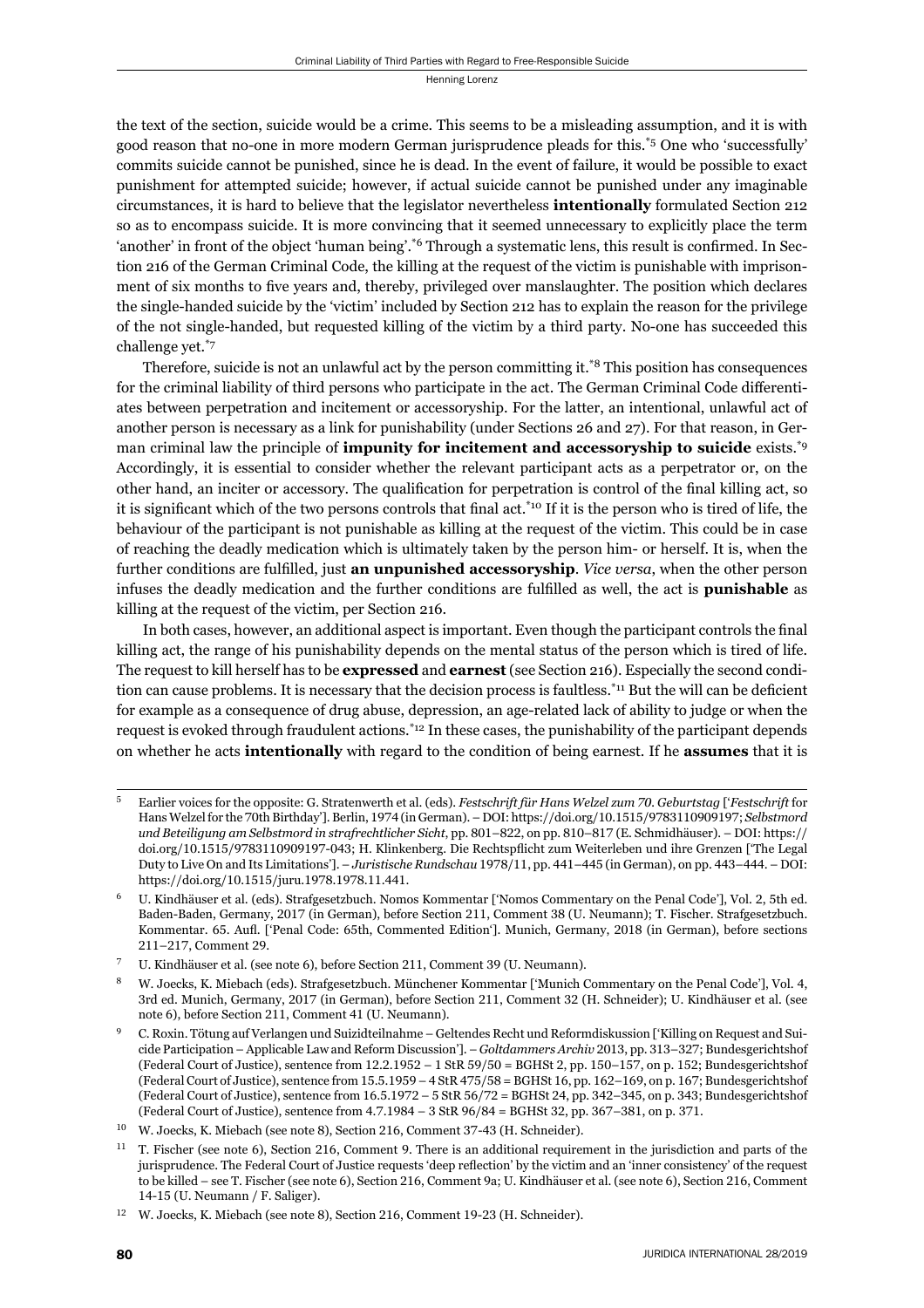about an **earnest request**, section 216 will be taken into consideration (per Section 16, Subsection 2).\*13 Otherwise, when he is aware of the circumstances of the deficient will, he gets punished for manslaughter (per Section 212) or murder (per Section 211).\*14

Furthermore, this aspect is important also in the case of the final killing act being under full control of the suicidal person. The mentioned example, the reaching for the medication, is just **unpunished accessoryship** when this person commits suicide with **free responsibility**. \*15 Therefore, the element of free responsibility is central. Insofar it is no surprise that the scale for it is disputed. The Federal Court of Justice has no clear position regarding this question.\*16 The jurisprudence is essentially divided in two camps. The 'exculpation theory' denies the free responsibility when the conditions laid down in Section 19, 20, or 35 or in Section 3 of the German Youth Courts Law, which deal with absence of responsibility in case of a lack of guilt, are fulfilled.\*17 More convincing is the 'consent theory', which claims the requirements of a valid consent<sup>\*18</sup> and is sometimes combined with the more specific requirements of Section  $216^{*19}$ . The situation of suicide is characterised by a **damaging behaviour against oneself** as well as a consent to a damaging behaviour from another person. The 'exculpation' theory meanwhile reverts to sections which concern the responsibility for **damaging behaviour against someone else**. Anyway, there are three possible results, if there is no free responsibility: When the participant acts with negligence with regard to this circumstance, then he is punishable for negligent manslaughter (dealt with in Section 222).<sup>\*20</sup> If he intentionally causes the lack of free responsibility – for example, through fraud – or just wilfully exploits this from a position of superior knowledge, he is punishable as a perpetrator who has committed the crime, manslaughter or murder, through another person (under alternative 2 in Section 25's Subsection 1): the victim.\*21 Otherwise (that is, when unknowing and not negligent with regard to this circumstance), the participant is not liable for the death by suicide.\*22

Until today, there are various discussions about the dogmatic basics and certain details of the abovementioned aspects of criminal liability related to suicide. In the following pages, this paper will explore another angle. In the cases discussed below, a person with free responsibility committed suicide. A third party either render aid to the final killing act, for example the intake of medication, or they do not. Afterwards, the suicidal person gets unconscious. In the following phase, the present person omits the possible and required rescue to save the life of the dying person.<sup>\*23</sup> Having a look at the rules already mentioned, the third person is unpunishable. Even if one renders aid, this solely constitutes **unpunished accessoryship**. At least, this was the legal status until the coming into effect of section 217, the prohibition of the commercial supplying of suicide, on 10.12.2015. When the requirements of this sections are fulfilled a person who renders aid is punishable. This dubious prohibition\*24 and its meaning for the legal questions of the reviewed cases in this paper shall not be discussed here\*25, since they were settled **before** its coming into effect<sup>\*26</sup>. Nevertheless, in 1984 the Federal Court of Justice declared omitting life-saving acts to

- <sup>18</sup> U. Kindhäuser et al. (see note 6), before Section 211, Comment 65 (U. Neumann).
- $^{19}$  T. Fischer (see note 6), before sections 211-217, Comment 28.
- <sup>20</sup> W. Joecks, K. Miebach (see note 8), before Section 211, Comment 64 (H. Schneider).

- <sup>22</sup> W. Joecks, K. Miebach (see note 8), before Section 211, Comment 64 (H. Schneider).
- <sup>23</sup> On the real similarities of the cases: H. Lorenz / C. Dorneck, Die Strafbarkeit des Arztes bei freiverantwortlichem Suizid ['The Criminal Liability of the Doctor with Regard to Free-Responsible Suicide']. – Zeitschrift für Lebensrecht 2018/4, pp. 146-159 (in German), on p. 147.
- <sup>24</sup> More than one hundred forty German professors and private lecturers in criminal law issued pleas against Section 217: E. Hilgendorf / H. Rosenau. Stellungnahme deutscher Strafrechtslehrerinnen und Strafrechtslehrer zur geplanten Ausweitung der Strafbarkeit der Sterbehilfe ['Statement of German Professors and Private Lecturers in Criminal Law on the Planned Extension of the Punishability of Euthanasia']. – Zeitschrift für Medizinstrafrecht 2015/3, pp. 129-131.

<sup>&</sup>lt;sup>13</sup> W. Joecks, K. Miebach (see note 8), Section 216, Comment 55 (H. Schneider); T. Fischer (see note 6), Section 216, Comment 11.

<sup>&</sup>lt;sup>14</sup> W. Joecks, K. Miebach (see note 8), Section 216, Comment 54 (H. Schneider).

<sup>&</sup>lt;sup>15</sup> W. Joecks, K. Miebach (see note 8), before Section 211, Comment 37 (H. Schneider); T. Fischer (see note 6), before sections 211-217, Comment 26.

 $^{16}$  To this and with more references: W. Joecks, K. Miebach (see note 8), before Section 211, Comment 37 (H. Schneider).

<sup>&</sup>lt;sup>17</sup> U. Kindhäuser et al. (see note 6), before Section 211, Comment 64 (U. Neumann).

<sup>&</sup>lt;sup>21</sup> T. Fischer (see note 6), before sections 211–217, Comment 20; U. Kindhäuser et al. (see note 6), before Section 211, Comment 62-63 (U. Neumann).

To this point: H. Lorenz / C. Dorneck (see note 23), pp. 146-159 (in German), on pp. 149-151.

<sup>&</sup>lt;sup>26</sup> The District Court of Berlin also discussed the (non-existent) importance of Section 217 in the case.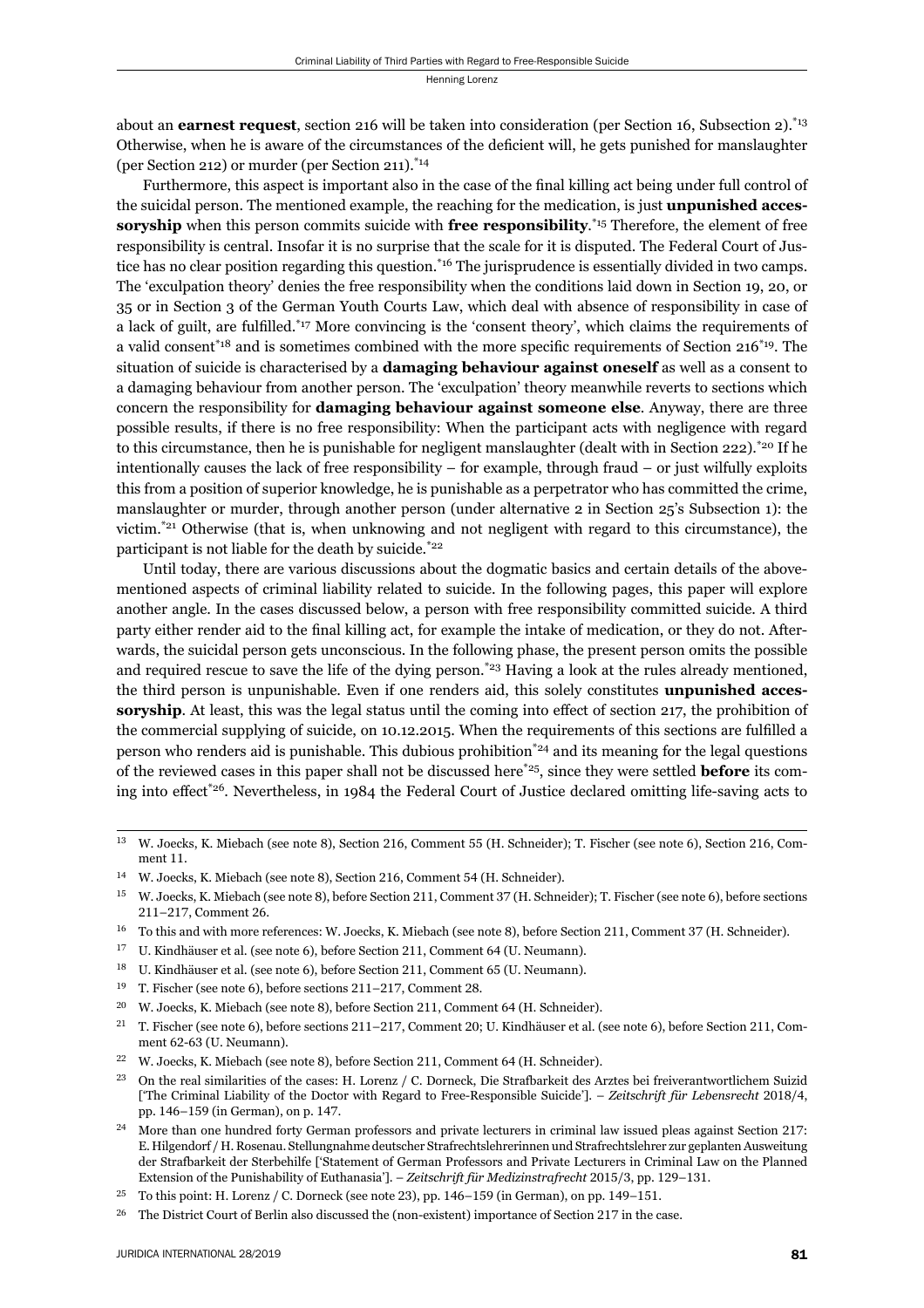be **basically** punishable as killing at the request of the victim by omission (per Section 216 in conjunction with Section 13) when the omitting person is a **guarantor** for the life of the suicidal person.\*<sup>27</sup> Additionally, and for the case of a non-guarantor, it is **basically** punishable as a failure to render assistance (section 323c).\*28 This more than 30-year-old jurisdiction of the Federal Court of Justice was established by the already mentioned *case Wittig*.

# 3. The Wittig case (1984)

### a) The facts of the case

In the *Wittig* case, Wittig' a 76-year-old widow free responsibly decided to commit suicide by taking medication.\*29 The defendant, a family doctor named Wittig, found her unconscious during a home visit. Previously, she told him about her suicidal intention and the reasons for those. When Wittig found her, she was holding a signed sheet of paper in her hands with the words (in translation) 'Salvation! 28.11.81'. Another note in the flat stated: 'I want to go to my Peterle' – her deceased husband. In recognition of her decision, the doctor decided not to try to rescue his patient from death. Nevertheless, he did adjudge rescue to be possible, though not without irreversible cerebral damage.

### b) Legal evaluation by the court

Because the survival of the woman in case of an intervention by Wittig was unverifiable with the necessary utmost probability, a completed killing at the request of the victim by omission (again, per Section 216 in conjunction with Section 13) was not suitable for real reasons.<sup>\*30</sup> Furthermore, the district court abandoned a conviction for an attempt and a completed failure to render assistance (see Section 323c), for legal reasons.\*31 The prosecution appealed to court. Finally, the Federal Court of Justice delivered a judgement.

The court confirmed the acquittal as the result of the trial. Nevertheless, it explained the omission of rescue **basically** to a forbidden behaviour. A guarantor (in this example, family doctor Wittig) is not allowed to give in to the desires of a suicidal person.\*32 Only in extreme situations is the omitting person's behaviour unpunishable, because the rescue is **unconscionable**. \*33 The reason and requirement for this exception is rooted in the conflict between the obligation to protect life and respect for self-determination.\*34 This conflict can be resolved via a *de jure* not unjustifiable, medical question of conscience.\*35 In the opinion of the Federal Court of Justice, an example of this was manifested in the *Wittig* case, because of the expressed will not to receive medical treatment and the threat of irreversible cerebral damage. Therefore, the doctors's behaviour was unpunishable. Referring to the failure to render assistance (see Section 323c), the court explained free-responsible suicide as an **accident** in terms of the law.\*36 But it still held that, in extreme situations such as the case at hand, rescue cannot be expected, precisely for the reasons mentioned above.\*37 This jurisdiction has remained unrevised by the Federal Court of Justice to this day.

 $^{27}$  BGHSt 32, pp. 367–381, on pp. 371–377.

<sup>&</sup>lt;sup>28</sup> BGHSt 32, pp. 367–381, on pp. 375–376.

<sup>&</sup>lt;sup>29</sup> Addressing the facts of the case: BGHSt 32, pp. 367-381, on pp. 368-369.

<sup>30</sup> BGHSt 32, pp. 367-381, on pp. 369-370.

 $31$  On the specific legal reasons against basically given punishability: BGHSt 32, pp. 367–381, on pp. 377–381.

<sup>32</sup> BGHSt 32, pp. 367-381, on p. 374.

<sup>&</sup>lt;sup>33</sup> Initial thoughts on this probable-seeming predominant interpretation of this sentence: R. Schmitt (see note 1), pp. 866–869, on p. 868. On voting for justification under Section 34 ('Necessity'): R. D. Herzberg. Der Fall Hackethal: Strafbare Tötung auf Verlangen? ['The Case of Hackethal: Punishable Killing by Request?']. – *Neue Juristische Wochenschrift* 1986/27, pp. 1635–1644, on pp. 1639–1641. Underlining the unclear position of the Federal Court of Justice at this point: U. Kindhäuser et al. (see note 6), before Section 211, Comment 81 (U. Neumann).

<sup>34</sup> BGHSt 32, pp. 367-381, on p. 377.

<sup>35</sup> BGHSt 32, pp. 367-381, on pp. 377-378.

<sup>36</sup> BGHSt 32, pp. 367-381, on p. 381.

<sup>37</sup> BGHSt 32, pp. 367-381, on p. 381.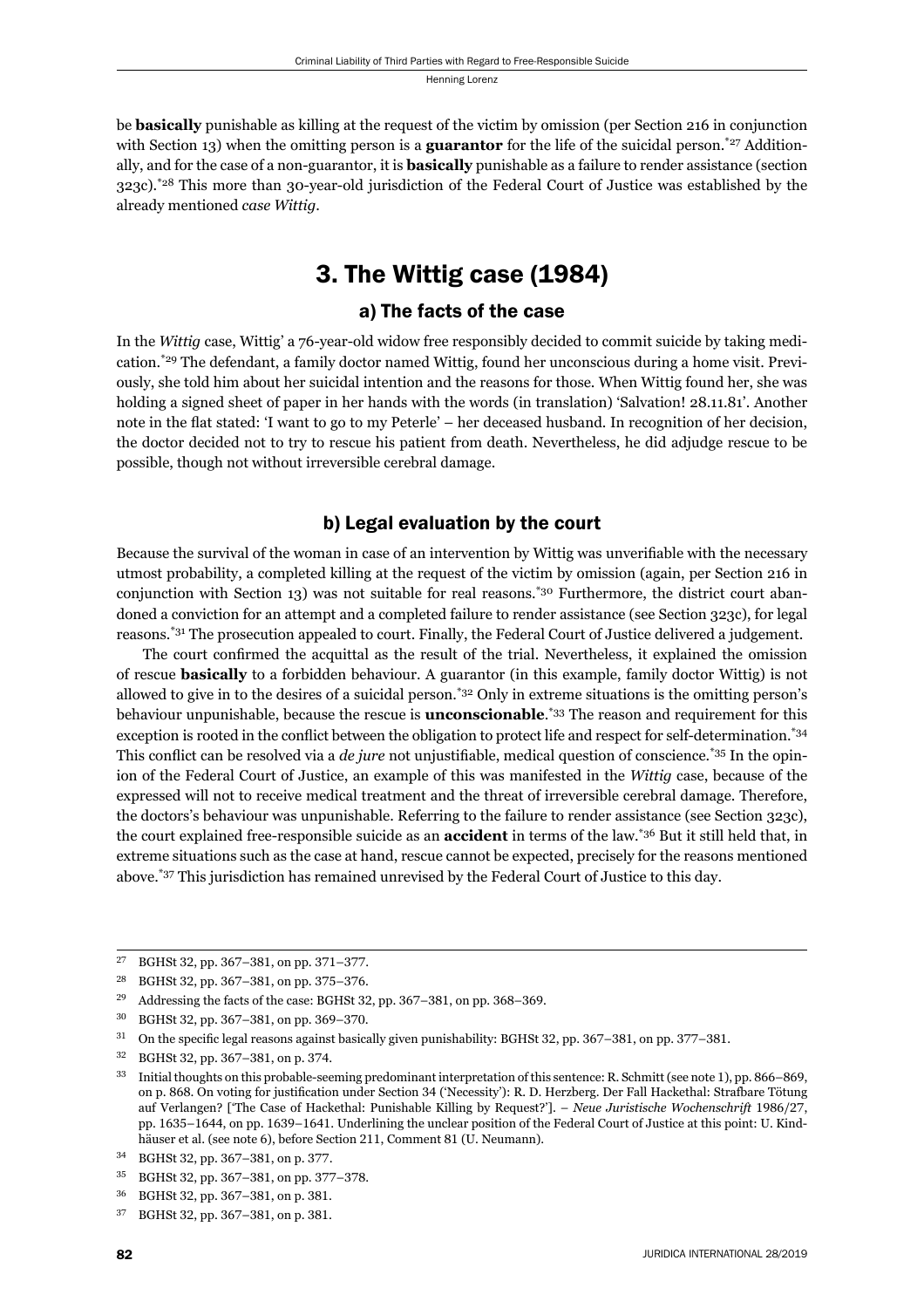### 4. The Spittler case (2017)

#### a) The facts of the case

The point of origin for a possible revision of the jurisdiction from *Wittig* came with a case from Hamburg. The circumstances can be summarised in simplified form thus: A doctor of neurology and psychiatry, named Spittler, provided an expert opinion about the free responsibility expressed in the suicide intentions of two women over 80 years of age.\*38 These ladies obtained medication from an association for euthanasia, Sterbehilfe e.V., which was one of the examples stimulating the debate that led to Section 217's introduction in 2015. One day, the ladies free responsibly took the medication in the presence of the doctor. He omitted to attempt their rescue, out of respect for the will of the two women.

#### b) Legal evaluation by the court

For the same reasons cited in *Wittig*, the unverifiable probability, just an attempted killing at the request of the victim by omission (once again, per Section 216 in conjunction with Section 13) was suitable and additionally a completed failure to render assistance (Section 323c). The District Court of Hamburg abandoned a conviction on 8.11.2017, for legal reasons.\*39 The prosecution appealed to court. A judgement by the Federal Court of Justice will be delivered on 3.7.2019.

At first, the district court discussed the role of the doctor as a guarantor. In this context, it is instructive to compare the *Spittler* case with *Wittig*. In the earlier case, the omitting individual was the family doctor, who **basically** had taken over the treatment of his patient. In contrast, Spittler only provided an expert opinion. On these grounds, the district court rightly negated the position as a guarantor. However, this question was not actually answered.\*40

In fact, the court ruled out the existence of a concrete duty to avoid the result that came to pass, the death of the two elderly women.\*41 This was in explicit contradiction to the opinion of the Federal Court of Justice in *Wittig*.

The main argument for this change in view hinges on the increased significance of the right of selfdetermination in **jurisdiction** and **legislation**. The Federal Court of Justice communicated in other cases, wherein no suicide method was intentionally supplied by a third party (drug cases in which the consumer just recognised the hazard of the drugs), that an earnest and free-responsible decision for suicide is essential for the punishability of a participant.\*42 Furthermore, it introduced the jurisdiction related to the *Behandlungsabbruch*, or withdrawal of treatment, in 2010, to which the District Court of Hamburg referred in *Spittler*. \*43 It is based on the case of *Putz*, an attorney in medical law who advised his client, the daughter of an elderly lady who was ill and comatose, to cut off the mother's feeding tube, after which the older woman died.\*44

According to the traditional rules of euthanasia, the act of the daughter would have been forbidden as an active killing. In the *Putz* case, the Federal Court of Justice now admitted that there could be situations in which euthanasia by an active doing might be necessary and admissible. Prior to that, this possibility was only accepted for indirect euthanasia but not for the passive form.\*45 Today, omission, limiting, and also

 $38$  To the facts of the case: Landgericht Hamburg (District Court of Hamburg), sentence from 8.11.2017 – 619 KLs  $7/16 =$ Zeitschrift für Lebensrecht 2018/2, pp. 81–89, on pp. 81–85.

<sup>&</sup>lt;sup>39</sup> Landgericht Hamburg (District Court of Hamburg). Zeitschrift für Lebensrecht 2018/2, pp. 81–89, on p. 85.

<sup>&</sup>lt;sup>40</sup> Landgericht Hamburg (District Court of Hamburg). Zeitschrift für Lebensrecht 2018/2, pp. 81–89, on p. 87.

<sup>&</sup>lt;sup>41</sup> Landgericht Hamburg (District Court of Hamburg). Zeitschrift für Lebensrecht 2018/2, pp. 81–89, on pp. 87–89.

ɵɳ Bundesgerichtshof (Federal Court of Justice), sentence from ɳɲ.ɲɳ.ɳɱɲɲ – ɳ StR ɳɺɶ/ɲɲ = *Neue Zeitschrift für Strafrecht*  $2012/6$ , pp. 319–320, on p. 320; Bundesgerichtshof (Federal Court of Justice), decision from  $5.8.2015 - 1$  StR  $328/15 =$ *Neue Zeitschrift für Strafrecht* 2016/7, pp. 406–407, on p. 407.

<sup>&</sup>lt;sup>43</sup> Landgericht Hamburg (District Court of Hamburg). Zeitschrift für Lebensrecht 2018/2, pp. 81–89, on p. 88.

<sup>&</sup>lt;sup>44</sup> To the facts of the case: Bundesgerichtshof (Federal Court of Justice), sentence from 25.6.2010 – 2 StR 454/09 = BGHSt 55, pp. 191-207, on pp. 191-194.

ɵɶ An overview of the euthanasia questions is given by: J. C. Joerden, K. Schmoller (eds). *Festschrift für Prof. Dr. Dr. h.c. mult. Keiichi Yamanaka zum 70. Geburtstag* ['*Festschrift* for Prof. Dr. Dr. h.c. mult. Keiichi Yamanaka, for the 70th Birthday']. Berlin, Germany, 2017 (in German). – DOI: https://doi.org/10.3790/978-3-428-54629-9; Wider die Strafbarkeit des assistierten Suizids ['Against the Punishability of Assisted Suicide'], pp. 325-344, on pp. 326-334 (H. Rosenau). - DOI: https://doi.org/10.3790/978-3-428-54629-9.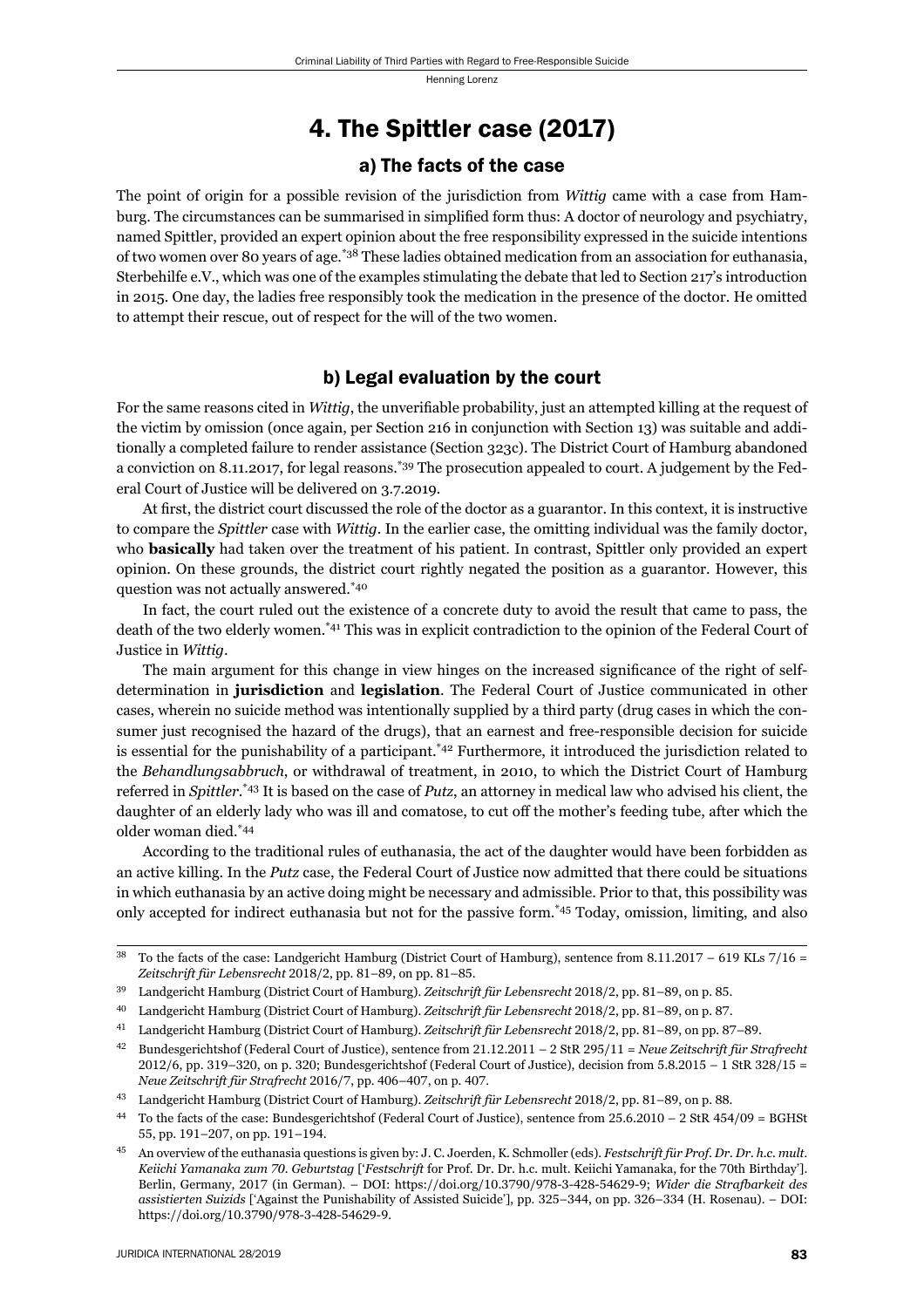(active) ceasing, under the summarising term 'withdrawal of medical treatment', is seen as justified when the specific requirements defined in this case have been met.<sup>\*46</sup> The reason for this is the increased significance of the right of self-determination, which became codified in Section 1901a *ff*. of the German Civil Code in 2009.\*47 In the wake of this, the admissibility of life-prolonging treatment depends on the patient's will. The principle of the unity of the legal order argues for non-punishability when the behaviour is necessary and admissible under civil law.\*48

Moreover, it is inconsistent for accessoryship to go unpunished while the omission that follows is punishable.\*49 In addition, applying the *Wittig* jurisdiction would lead to a curious result in this case: on one hand, Spittler had to rescue the two old ladies, but, on the other hand, they forbade saving treatment, with obligatory effect, so it had to be cancelled.<sup>\*50</sup> A final dubious consequence of applying the *Wittig* jurisdiction would be that guarantors such as family doctors or relatives can get punished while non-guarantors cannot.\*51 That means that the person wishing to commit suicide has to forgo the presence of those important persons during his or her process of dying.

Regarding the failure to render assistance (addressed by Section 323c), the district court expressed doubt as to the existence of an **accident** in terms of law. Still, it ruled out rescue assistance being required and could have been expected of Spittler.\*52

# 5. The *Turowski* case (2018)

### a) The facts of the case

In this case, a family doctor by the name Turowski assisted in the free-responsible suicide of a 44-year-old woman.\*53 She had several non-life-threatening diseases that severely limited her working and private life. The doctor provided his patient with the medication for her suicide. After the woman took this, she wrote him a text message as a farewell. A little later, the doctor visited the woman, who had fallen unconscious in the meantime, and checked her status. Over the following three days, he made repeated visits to her, and in the early morning of the third day, he recorded her death. For the entire span of time, Turowski omitted to render potentially life-saving assistance, out of respect for the will of his patient. Furthermore, he injected the medication Metoclopramid (MCP), which should prevent regurgitation and the associated danger of asphyxiation, and Buscopan, which should prevent pulmonary oedema. In addition, he spoke over the phone with her relatives, and they too omitted to render any rescue assistance. The difficult questions related to this active doing cannot be answered in the present article. A detailed analysis has been published in a paper jointly written by a colleague and me.\*54 In any event, the active doing in the *Turowski* case was **acausal.**<sup>\*55</sup> Therefore, it was unpunishable, as the District Court of Berlin indeed confirmed.

### b) Legal evaluation by the court

Thus far, only the omission has to be analysed. Again, and for the same reasons as in the two other cases, only attempted killing at the request of the victim by omission, subject to Section 216 in conjunction with Section 13, was suitable, with completed failure to render assistance in addition (under Section 323c). The District Court of Berlin abandoned a conviction on 8.3.2018 for legal reasons.\*56 The prosecution appealed to court, and a decision by the Federal Court of Justice will be delivered on 3.7.2019 too.

<sup>&</sup>lt;sup>46</sup> See BGHSt 55, pp. 191-207, on p. 204.

<sup>47</sup> BGHSt 55, pp. 191-207, on pp. 199-200.

<sup>&</sup>lt;sup>48</sup> J. C. Joerden, K. Schmoller (see note 45), pp. 325-344, on p. 333 (H. Rosenau).

<sup>&</sup>lt;sup>49</sup> Landgericht Hamburg (District Court of Hamburg). Zeitschrift für Lebensrecht 2018/2, pp. 81–89, on p. 88.

<sup>&</sup>lt;sup>50</sup> Landgericht Hamburg (District Court of Hamburg). Zeitschrift für Lebensrecht 2018/2, pp. 81–89, on p. 89.

 $51$  Landgericht Hamburg (District Court of Hamburg). Zeitschrift für Lebensrecht 2018/2, pp. 81–89, on p. 89.

 $^{52}$  Landgericht Hamburg (District Court of Hamburg). *Zeitschrift für Lebensrecht* 2018/2, pp. 81–89, on p. 88.

<sup>53</sup> To the facts of the case: Landgericht Berlin (District Court of Berlin), sentence from 8.3.2018 – (502) KLs 234 Js 339/13 (1/17) = Zeitschrift für Lebensrecht 2018/4, pp. 177-185.

 $54$  H. Lorenz / C. Dorneck (see note 23), pp. 146–159 (in German), on pp. 153–159.

<sup>55</sup> Landgericht Berlin (District Court of Berlin). Zeitschrift für Lebensrecht 2018/4, pp. 177-185, on p. 181.

<sup>&</sup>lt;sup>56</sup> Landgericht Berlin (District Court of Berlin). *Zeitschrift für Lebensrecht* 2018/4, pp. 177–185, on p. 180.